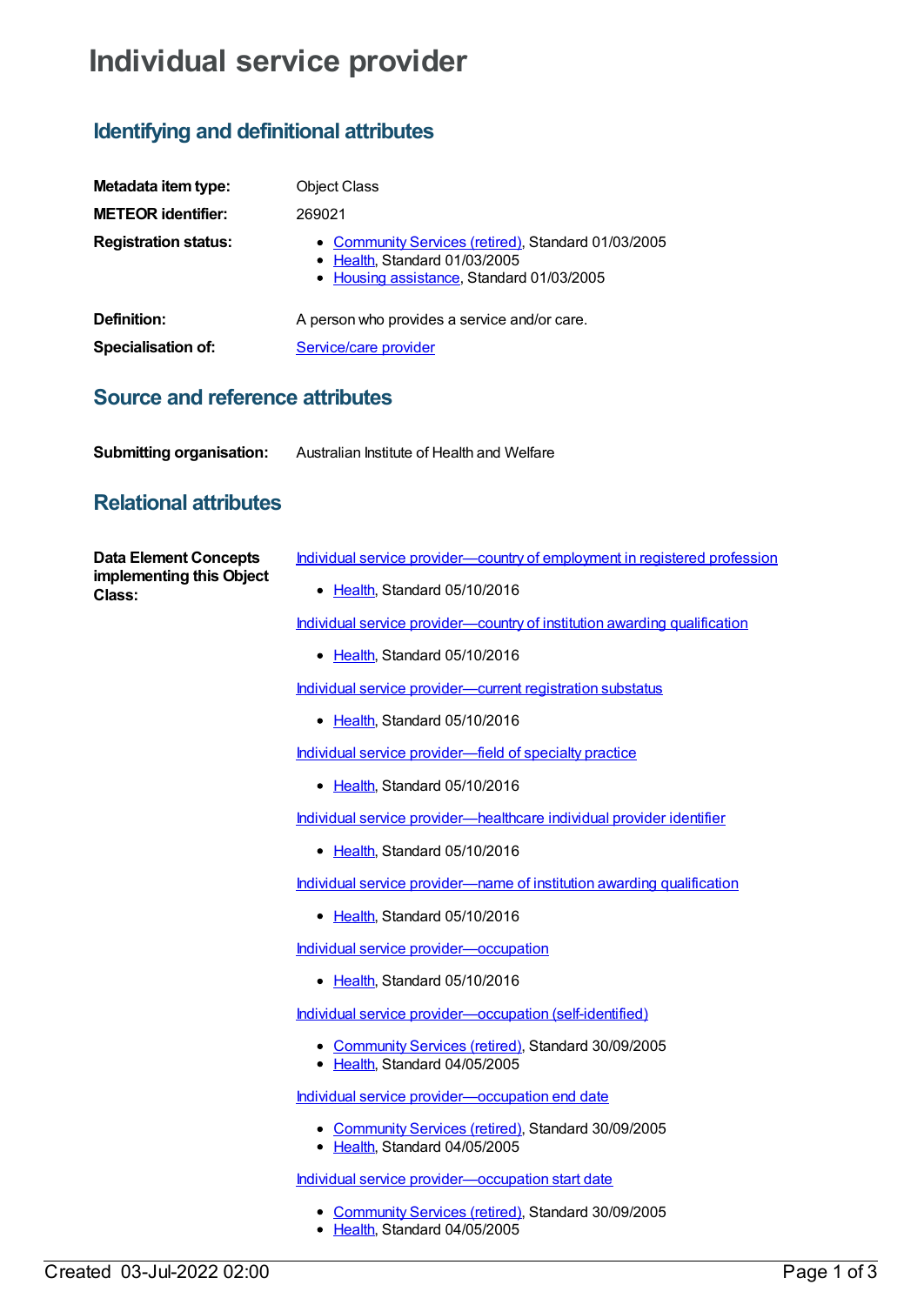Individual service [provider—place](https://meteor.aihw.gov.au/content/523746) of practice edit date

• [Health](https://meteor.aihw.gov.au/RegistrationAuthority/12), Standard 05/10/2016

Individual service [provider—practice](https://meteor.aihw.gov.au/content/525200) modification category

[Health](https://meteor.aihw.gov.au/RegistrationAuthority/12), Standard 05/10/2016

Individual service [provider—practice](https://meteor.aihw.gov.au/content/525105) modification details

Elealth, Standard 05/10/2016

Individual service [provider—practice](https://meteor.aihw.gov.au/content/525134) modification edit date

• [Health](https://meteor.aihw.gov.au/RegistrationAuthority/12), Standard 05/10/2016

Individual service [provider—practice](https://meteor.aihw.gov.au/content/525141) modification end date

• [Health](https://meteor.aihw.gov.au/RegistrationAuthority/12), Standard 05/10/2016

Individual service [provider—practice](https://meteor.aihw.gov.au/content/525009) modification identifier

• [Health](https://meteor.aihw.gov.au/RegistrationAuthority/12), Standard 05/10/2016

Individual service [provider—practice](https://meteor.aihw.gov.au/content/525124) modification start date

• [Health](https://meteor.aihw.gov.au/RegistrationAuthority/12), Standard 05/10/2016

Individual service [provider—profession](https://meteor.aihw.gov.au/content/523949) identifier

• [Health](https://meteor.aihw.gov.au/RegistrationAuthority/12), Standard 05/10/2016

Individual service [provider—professional](https://meteor.aihw.gov.au/content/523511) qualification title

• [Health](https://meteor.aihw.gov.au/RegistrationAuthority/12), Standard 05/10/2016

Individual service [provider—provider](https://meteor.aihw.gov.au/content/524035) registration sequence number

• [Health](https://meteor.aihw.gov.au/RegistrationAuthority/12), Standard 05/10/2016

Individual service [provider—provider's](https://meteor.aihw.gov.au/content/522917) clinically proficient language

• [Health](https://meteor.aihw.gov.au/RegistrationAuthority/12), Standard 05/10/2016

Individual service [provider—reason](https://meteor.aihw.gov.au/content/525255) for practice modification

• [Health](https://meteor.aihw.gov.au/RegistrationAuthority/12), Standard 05/10/2016

Individual service [provider—registration](https://meteor.aihw.gov.au/content/522847) board of healthcare provider

• [Health](https://meteor.aihw.gov.au/RegistrationAuthority/12), Standard 05/10/2016

Individual service [provider—registration](https://meteor.aihw.gov.au/content/524326) division

● [Health](https://meteor.aihw.gov.au/RegistrationAuthority/12), Standard 05/10/2016

Individual service [provider—registration](https://meteor.aihw.gov.au/content/524517) end date

● [Health](https://meteor.aihw.gov.au/RegistrationAuthority/12), Standard 05/10/2016

Individual service [provider—registration](https://meteor.aihw.gov.au/content/525099) endorsement subtype

• [Health](https://meteor.aihw.gov.au/RegistrationAuthority/12), Standard 05/10/2016

Individual service [provider—registration](https://meteor.aihw.gov.au/content/617387) endorsement type

• [Health](https://meteor.aihw.gov.au/RegistrationAuthority/12), Standard 05/10/2016

Individual service [provider—registration](https://meteor.aihw.gov.au/content/524510) start date

Elealth, Standard 05/10/2016

Individual service [provider—registration](https://meteor.aihw.gov.au/content/524401) status